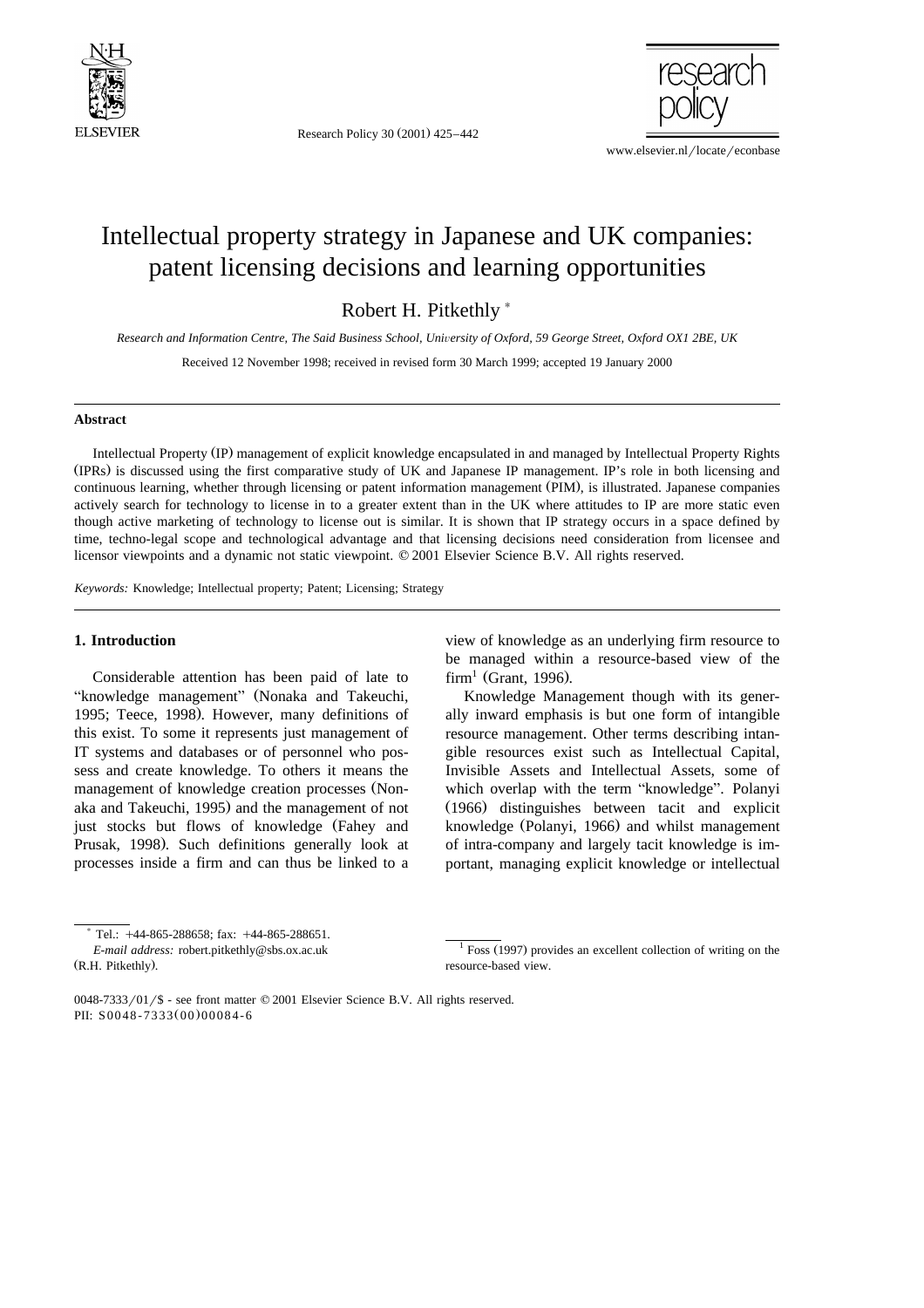

Fig. 1. Embodiment and appropriability of intellectual assets.

assets involved in inter-company dealings is equally important. Whether knowledge is tacit or explicit though, a key factor involved in determining what should be managed to control the knowledge or intellectual asset is the extent to which a firm can appropriate the knowledge or resource concerned (Grant, 1991) using some form of isolating mechanism (Rumelt, 1984). The combination of the tacit/explicit embodiment of the intellectual asset and its appropriability will determine whether one should concentrate on controlling the particular embodiment of the intellectual asset or whether it is more important to control intellectual property rights  $(IPRs)$  protecting it  $(Fig. 1)$ .

As knowledge becomes more explicit and more protectable using IPRs, controlling access to the physical embodiment of the knowledge  $-$  (which might be a particular expert or group of experts<sup>2</sup>) becomes less important and controlling access to and managing the IPRs concerned more important. Thus, not just knowledge management but also intellectual property (IP) management forms part of a resourcebased view of the firm. This is emphasised indirectly by Peteraf (1993) who mentions that "A resource based perspective may also help a firm in deciding whether to license a new technology or whether to develop it internally".

Of course if no IPRs are available and the knowledge is explicit, then only an advantageous strategic position, especially, as Teece (1986) has suggested, in relation to appropriate complementary assets, will enable some degree of appropriation. However,

wherever some form of legal appropriability is possible, IP management is going to be critical to obtaining the maximum benefit possible from the underlying asset, whatever the position regarding complementary assets. Consequently, "Knowledge Management" or "Intellectual Property Management" at least so far as explicit knowledge and inter-company dealings are concerned, mean management not just of Knowledge or IP per se but of the legal rights that define them in those dealings the IPRs that a company controls. IPRs thus form the focus of this study, with the primary focus being on patents<sup>3</sup>, the most important High Technology IPR.

#### **2. IP management and strategy**

IP management can be divided into two areas. The first concerns internal management of IPRs. This largely concerns the running of the IP department and managing its interaction with other departments. The second concerns external management of IPRs, primarily how a firm interacts with other firms' IPRs and vice versa.

The concept of Intellectual Property Strategy also requires definition. Though it involves issues of both Intellectual Property Law and Business Strategy it can be defined generally as "The use of IP, either alone or in combination with other resources of the firm, to achieve the firm's strategic objectives". This encompasses both a firm's external dealings involving IP, in which the IP is treated as an extra resource of the company to be used in its overall strategy, as well as internal resource management within a firm aimed at managing the creation and preservation of the company's IP resources. However, just as IP Strategy can be split into internal and external functions, so IP Management can be split into Tactical and Strategic issues, the former largely the concern of IP lawyers, the latter of senior IP managers (Fig.  $2$ .

The external and strategic aspect of IP management which we are concerned with here comprises three main elements, one reactive, the others proac-

<sup>&</sup>lt;sup>2</sup> Interestingly the Japanese Government has designated certain artists in Japan as literally "Important intangible cultural assets" (Jyuyomukeibunkazai) or more colloquially "Human national treasures" (Ningenkokuho).

 $3<sup>3</sup>$  A discussion of each of such rights can be found in any introductory IP textbook (Bainbridge, 1994).